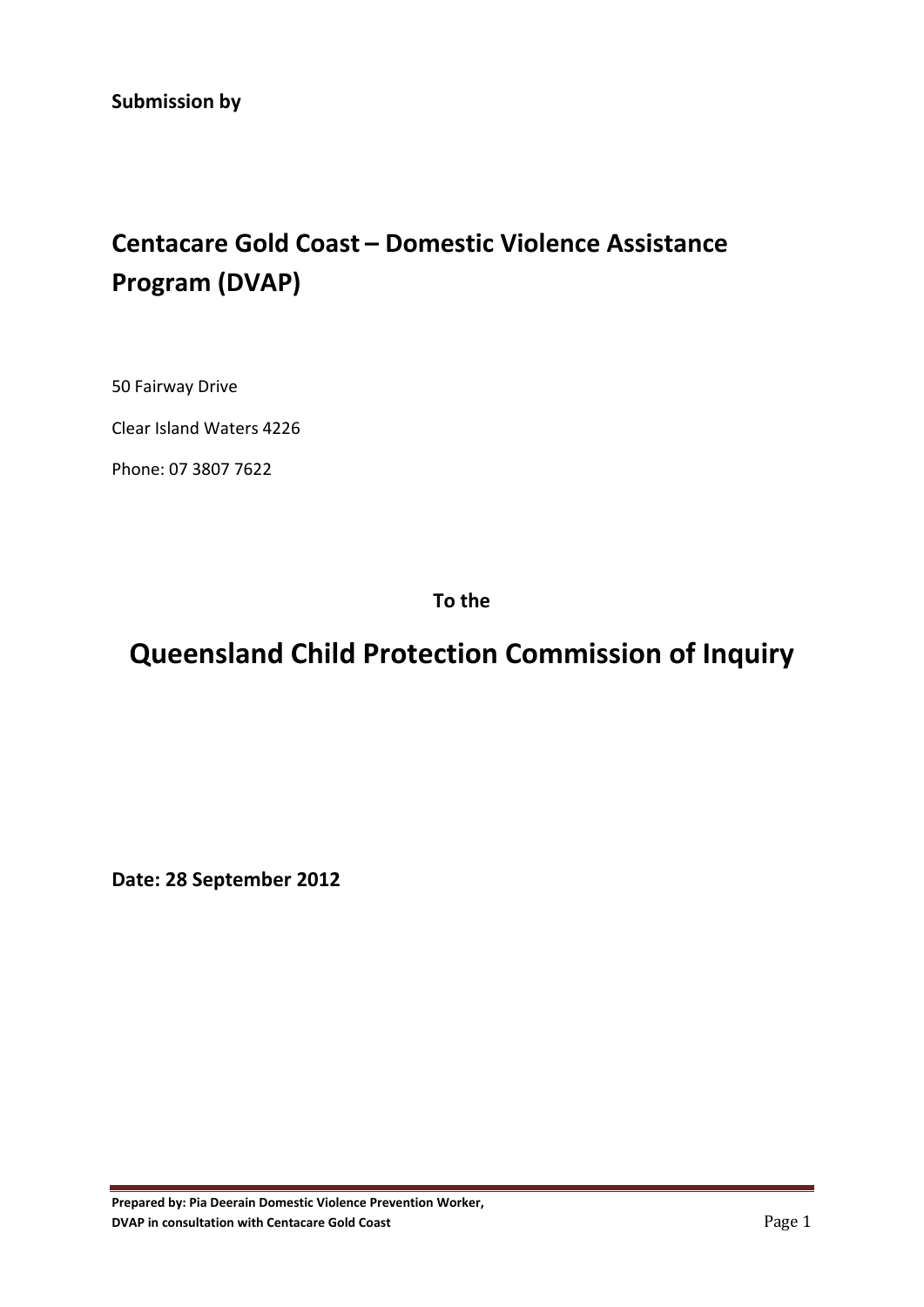This submission is informed by the practice knowledge and experience of specialist domestic violence practitioners as well as research conducted in the fields of domestic violence and child protection. It specifically looks at child protection issues closely related to women and children experiencing domestic violence. Domestic violence is defined as

*...an abuse of power perpetrated mainly (but not only) by men against women both in relationships and after separation. It occurs when one partner attempts physically or psychologically to dominate and control the other. The most commonly acknowledged forms are physical and sexual violence, threats and intimidation, emotional and social abuse and economic deprivation...For many indigenous people the term family violence is preferred as it encompasses all forms of violence in intimate, family and other relationships of mutual obligation and support* ([Australian](#page-6-0) Law Reform [Commission,](#page-6-0) 2010; [Edleson,](#page-5-0) 1999).

We acknowledge that both, men and women can be perpetrators of domestic violence, but due to the continued and overwhelming research in the area [\(Mulroney,](#page-5-1) 2003), for the purposes of this paper it is taken that domestic violence is a gendered issue with a majority of victims being women and the majority of perpetrators being men.

The negative impact of domestic violence on children and families is well recognised (Kolbo, [Blakely,](#page-5-2) & [Engleman,](#page-5-2) 1996). Further it is clearly documented that domestic violence and child abuse co‐exist in a large number of cases ([Laing,](#page-5-3) 2000; [Radford](#page-5-4) & Hester, 2006). In practical terms this means that Domestic Violence and Child protection services often work with the same families. Therefore, as specialist domestic violence practitioners we feel that it is important to include this perspective in the inquiry.

The terms of reference addressed are:

i Whether the current use of available resources across the child protection system is adequate and whether resources could be used more efficiently;

ii The current Queensland government response to children and families in the child protection system including the appropriateness of the level of, and support for, front line staffing;

iii The standard of tertiary child protection interventions, case management, service standards, decision making frameworks and child protection court and tribunal processes.

1. Women have reported feeling a strong expectation from child protection services that mothers must act protectively towards their children, whereby they are closely scrutinised and expected to 'jump through the hoops' to ensure the children are able to remain with them while still experiencing domestic violence. Perpetrators on the other hand, remain largely invisible. There is ample literature documenting this trend [\(Douglas](#page-5-5) & Walsh, 2010; [Radford](#page-5-4) & Hester, 2006). This approach can easily lead to a 'mother blaming' ideology which fails to put the responsibility for the violence and abuse with the perpetrator. Hester & Pearson [\(1998\)](#page-5-6) have found that in most cases where domestic violence and child abuse coexists, the same perpetrator (usually the children's father or father figure) abuses both the children and their mother. Out of fear to lose their children, mothers often fail to seek support from child protection services when their partner is violent to them and their children ([Douglas](#page-5-5) & Walsh, 2010). Many women do act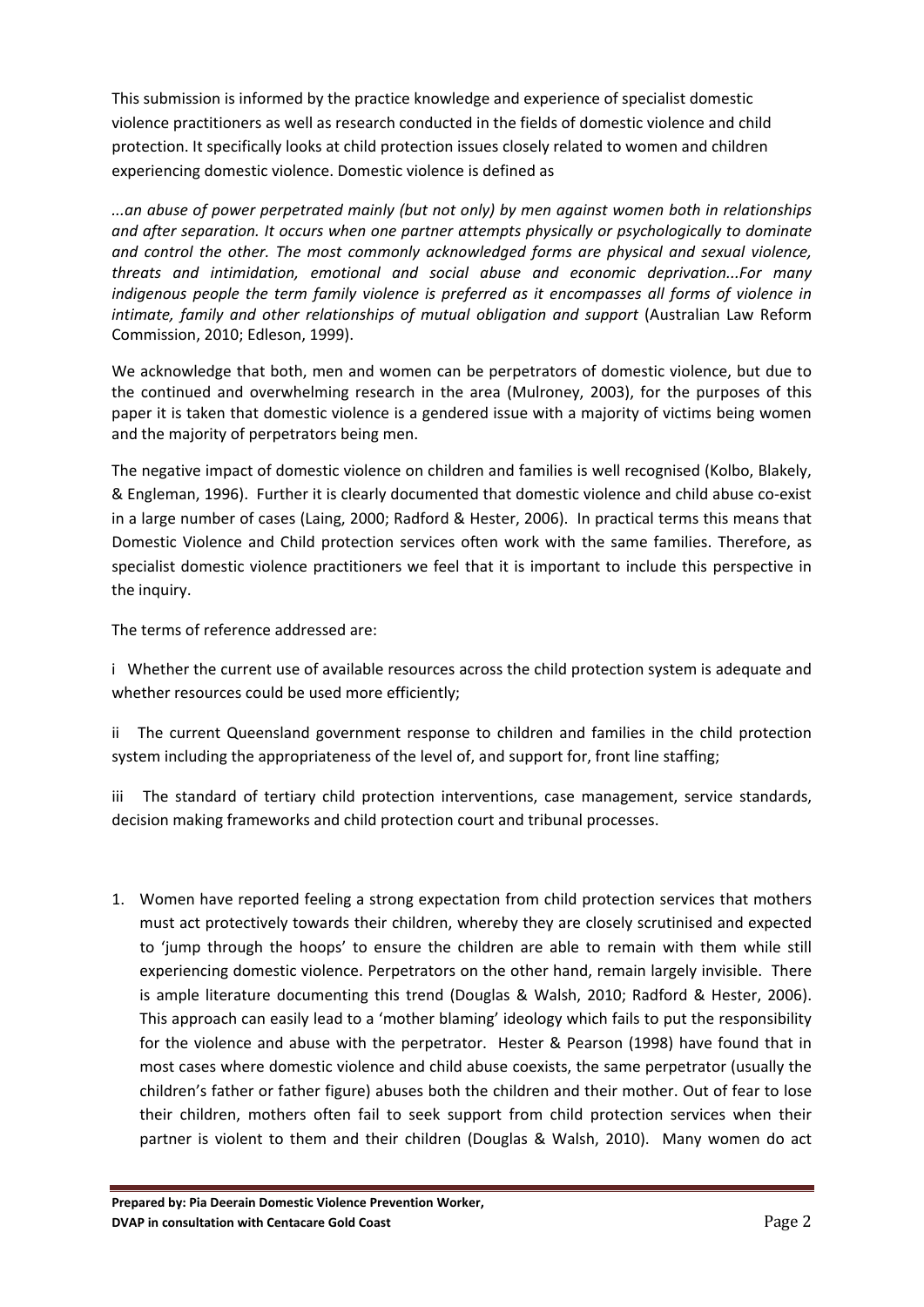protectively the best way they can under the circumstances but that is often not recognised by the child protection agencies (Hester, Pearson, Harwin, & [Abrahams,](#page-5-7) 2006).

### **Recommendations**

- We recommend that the perpetrators of violence against women and children be made accountable for their abuse rather than blaming the mothers for their failure to protect. Perpetrators need to be engaged by both Child Protection and Domestic Violence services as part of a common approach to protect child/ren. This change of perspective will lead to a more constructive framework where the safety of the mother and the children becomes the central issue.
- In cases of domestic violence, mothers and children should not be seen as two separate entities but be looked at together as both being in need of protection. Where remaining with the mother was in the best interest of the child/ren it would require an increase in joint case work between Child Protection and Domestic Violence services to ensure the safety of the mother and the child/ren.
- We recommend that women should be engaged in a supported consultation process such as a Family Group Meetings that is inclusive of partner agencies (NGO's) that could provide additional supports to enable the development of strategies that would ensure the safety of themselves and their child/ren. Women who have survived domestic violence are extremely resourceful and their contributions to their future survival should be highly valued.
- It is acknowledged that there are some services that increase security in the home, however this area needs further resourcing to provide effective security systems for women in their own homes. Child Protection services could play an active role in supporting women and their child/ren to remain in the family home by making a recommendation that the perpetrators remove themselves from the home rather than removing the children. This would need to be implemented with the support of a local domestic violence service to ensure that the woman has appropriate safety plans in place. This may help to reduce the risk of homelessness for women fleeing violent relationships as well as the cost of foster carers.
- 2. In our experience as court support workers, we regularly come across women who are pressured into applying for domestic violence orders prohibiting contact with their partner and children named on the order. They often report being told that they might lose the children if they fail to comply. This puts women who are already in a difficult situation under further unnecessary stress. However, child protection workers are not always familiar with the domestic violence legislation and have unrealistic expectations regarding court outcomes. In many cases, the magistrate may not think that there are enough grounds for a temporary order to name the children on the order and therefore does not grant it. This point has also been raised by workers participating in Douglas's [\(2010\)](#page-5-5) study.

The difficulties and barriers women face when leaving a violent relationship are complex and often poorly understood. The perpetrator might be seen as the only support system a women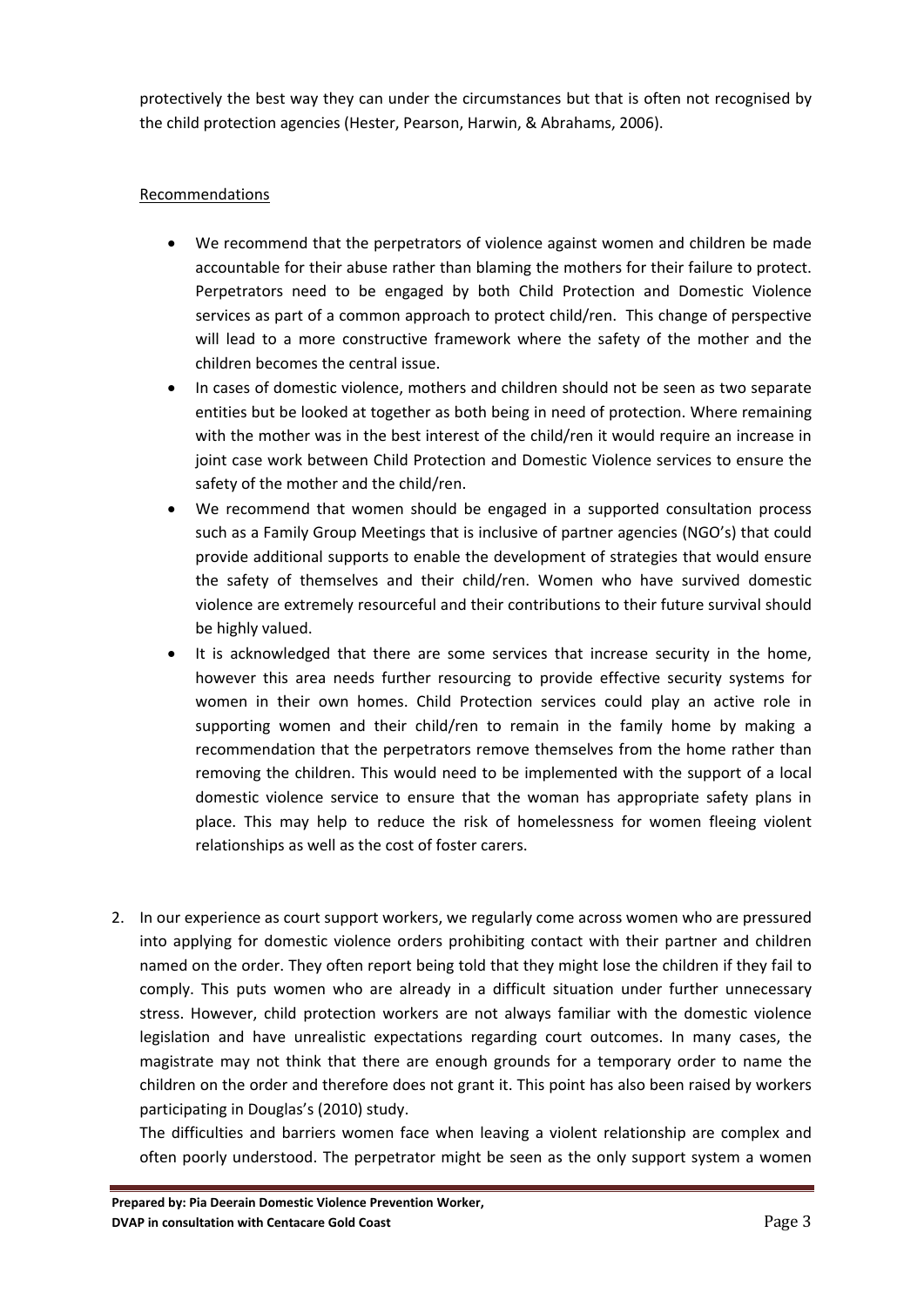has, there might be economic reasons for remaining in a relationship and women are at risk of becoming homelessness ([Douglas](#page-5-5) & Walsh, 2010).

It might also simply be too dangerous for women to leave with many women experiencing ongoing violence post separation [\(Davies](#page-5-8) & Krane, 2006; [Humphreys](#page-5-9) & Thiara, 2003). There is also a significant risk of domestic homicide post separation [\(Brownridge,](#page-5-10) 2006) as well as a risk of children being killed [\(Kirkwood](#page-5-11) 2012). Many scholars believe that forcing women to separate from their abusive husbands is not an acceptable solution [\(Humphreys,](#page-5-12) 2010).

Recommendations

- Further joint training between child protection workers and local domestic violence workers regarding domestic developing joint case work responses and violence legislation that is inclusive of access to local support and advice regarding the legislation and expected court outcomes.
- There would be a great deal of benefit if child protection workers undertook an advocacy role by either accompanying the women in court and or writing an affidavit that supported the application and naming of the children on the order.
- It is important that the dynamics of domestic violence are well understood and that the risk of separation is taken into consideration when working with women who experience domestic violence. We suggest that close collaboration with domestic violence services will help with safety planning.
- 3. Gender entrapment is a concept used by Radford and Hester ([2006\)](#page-5-4) to look at domestic violence in a broader social, political and cultural context and how this impacts on women's self‐ perception as mothers and the way they see their partners as fathers. It helps to gain insight into the strategies violent men use to undermine women's role as mothers as another form of control. They range from overloading women with domestic chores to control over finances and isolating them from support systems such as family and friends. It also includes things such as turning children against their mother, abusing children as a form of abuse of mother and threatening to harm or abduct children. Often women can't leave a violent relationship because they don't want to leave their children behind when the violent father refuses to let the children leave.

However, despite extremely adverse and difficult circumstances, it has been shown that many women are able to mother their children successfully while in a violent relationship ([Radford](#page-5-4) & [Hester,](#page-5-4) 2006). Anecdotally women have also reported being able to more safely monitor the abuser-child relationship while living in the same house, as opposed to parenting plans post separation that offer no mandatory supervision for up to days at a time.

#### Recommendations

 It is important for professionals to understand those complex dynamics of domestic violence and use that knowledge to avoid the unhelpful mother blaming discourse. Instead, a collaborative approach between services, to support women in their roles as mothers and to strengthen the mother‐child relationship is needed [\(Douglas](#page-5-5) & Walsh, [2010](#page-5-5); [Humphreys,](#page-5-12) 2010). Humphreys [\(2010](#page-5-12)) questions the notion of the 'bad husband, good father' in relation to domestic violence, describing it as an oxymoron. Especially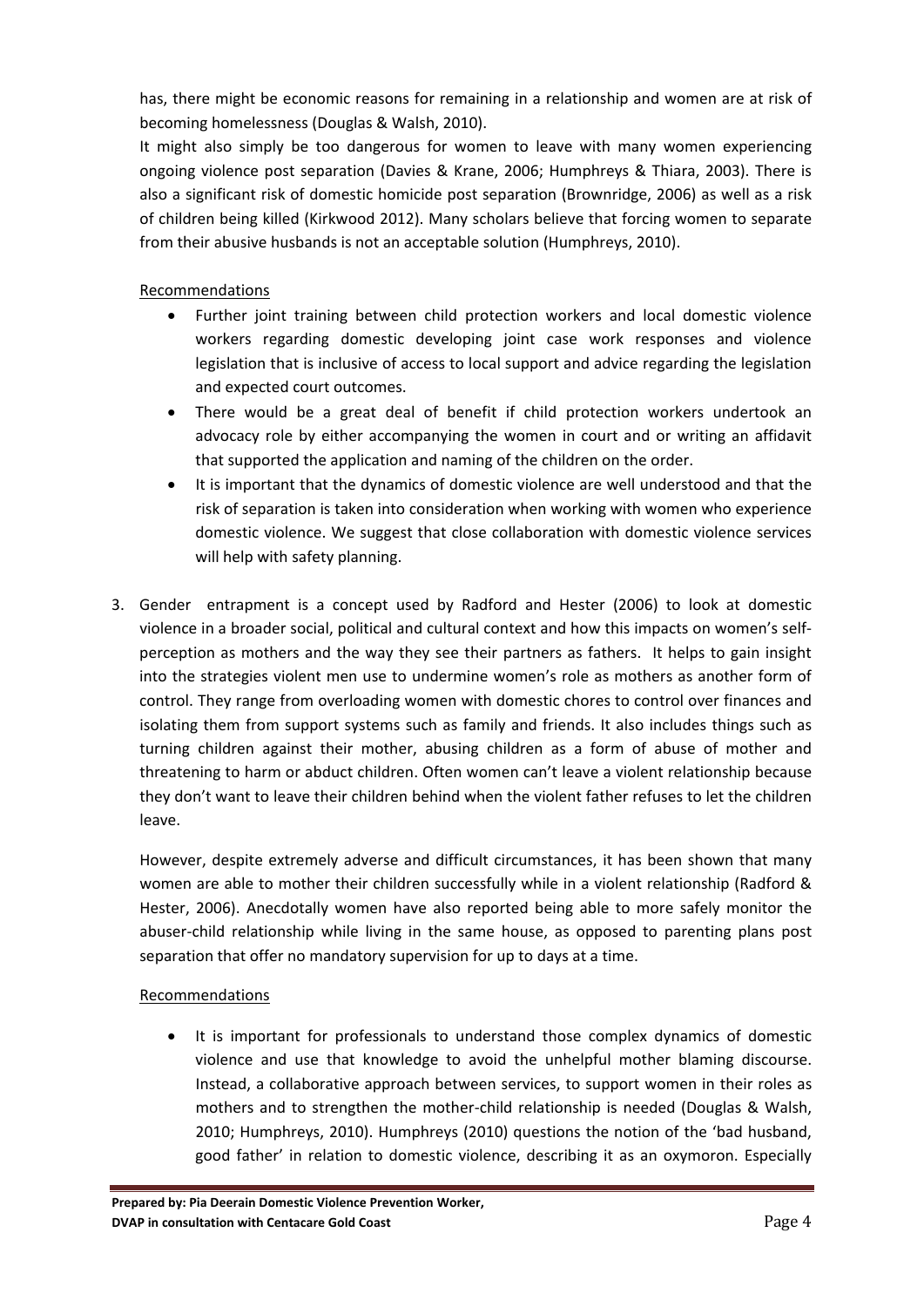now that the Domestic and family Violence Protection Act (2012) names children's exposure to domestic violence and its effects as grounds for protection.

- We feel that it is important to recognise the strength and resilience many mothers and children show and to build on that resilience to support them as a unit.
- 4. Domestic violence has a detrimental effect on women's health. One of the effects of long term abuse is mental health issues such as post-traumatic stress, depression and suicidal thoughts [\(Humphreys,](#page-5-13) 2009). When women who are experiencing or have experienced domestic violence present to child protection agencies with mental health issues, their mental health status is often seen as a primary problem rather than a consequence of abuse [\(Humphreys](#page-5-14) & Stanley, [2006](#page-5-14)). It can also often be seen as a reason for intervention and removal of children, which leads to further anxiety and depression.

#### Recommendation

- We recommend that mental health issues in women who have experienced domestic violence be recognised as possible secondary issues caused by the domestic violence and that those women are given the necessary support to address the domestic violence.
- We also suggest that women who are showing signs of mental health issues, particularly post-traumatic stress, depression and suicidal ideations are assessed for domestic violence.
- 5. Domestic violence consists of many intricate issues, some of which are outlined above. The complexity of domestic violence is often poorly understood by child protection workers. Similar to child protection, domestic violence is a specialised field that has a solid knowledge base which is informed by extensive research. Despite the large overlap between child abuse and domestic violence in the same families [\(Laing,](#page-5-3) 2000; [Radford](#page-5-4) & Hester, 2006), there is a fragmented approach between child protection agencies and domestic violence services ([Humphreys,](#page-5-12) 2010; [Laing,](#page-5-3) 2000). However, as Humphreys [\(2010](#page-5-12)) points out, there is an increasing body of innovative models and projects that endeavour to break down the divide between child protection and domestic violence services in order to achieve better outcomes for women and their children.

#### Recommendations

- There is a strong need for more interagency coordination and collaboration between all sectors involved in domestic violence and child protection issues. There exists several models working in other community service sectors proven to be successful that could be used as a precedent.
- The development of practice frameworks that integrate domestic violence and child protection best practice principles would allow workers to develop a common language, understanding and framework, enabling better communication between workers. Joint training and consultancy between domestic violence and child protection services should be introduced across all regions.